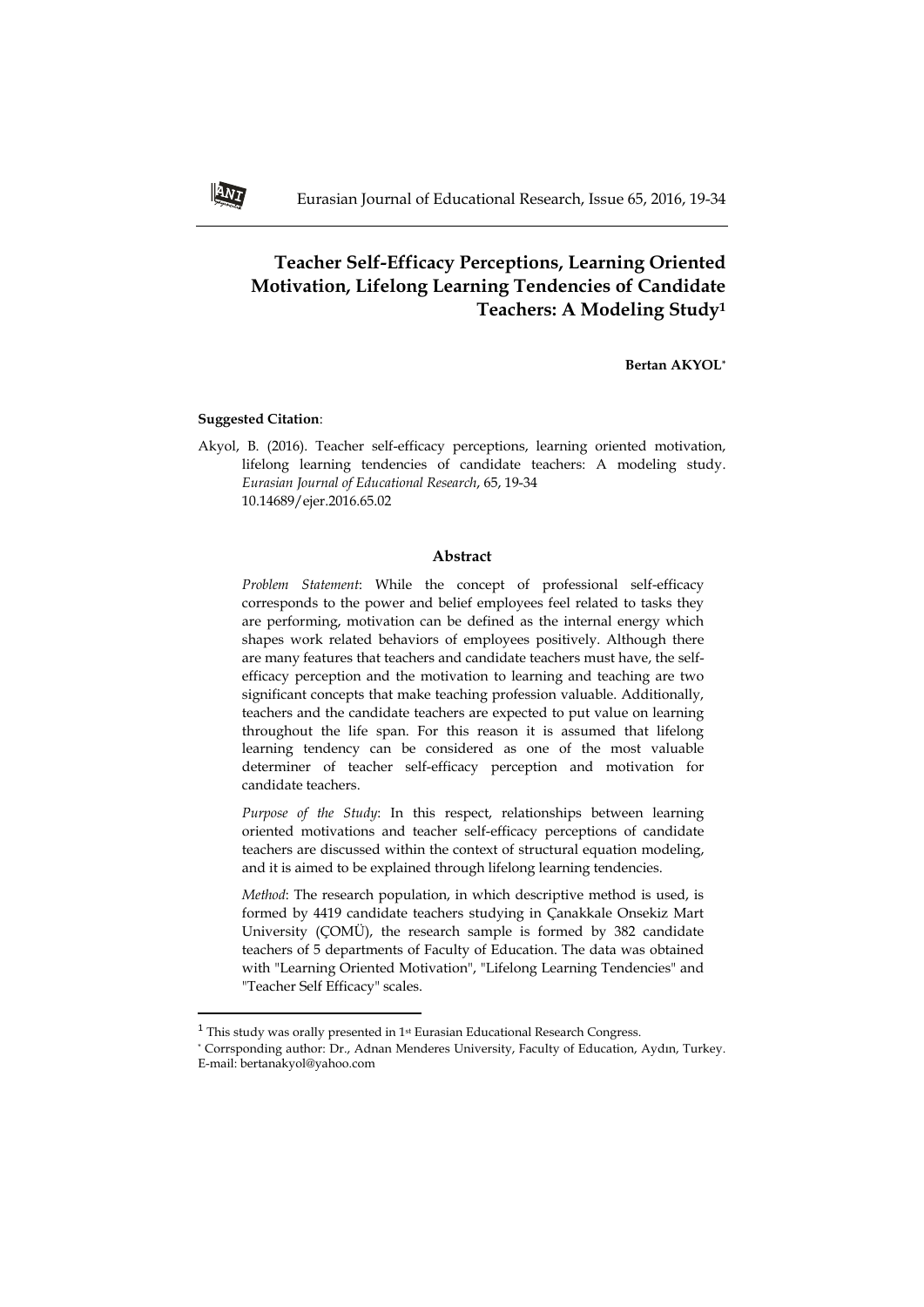*Findings*: Data analysis of the study revealed that level of learning oriented motivation, lifelong learning tendencies and self-efficacy perceptions towards teaching profession of candidate teachers are high, and the whole of the relationship between learning oriented motivation of candidate teachers and self-efficacy perceptions towards teaching profession is provided through lifelong learning tendencies.

*Conclusion and Recommendations*: Teacher candidates have a high level of perception towards learning oriented motivation, lifelong learning tendencies and self-efficacy. Also there is a positive relationship between their perceptions about them. Concerning the results of the study, it can be suggested that supportive studies for learning oriented motivation level and lifelong learning competences should be realized so as to make teaching oriented self-efficacy perceptions of candidate teachers more positive. Additionally, the need of including lifelong learning concept to faculties of education and programs more effectively and the importance of reflecting it to candidate teachers by teaching staff should be arisen. Lastly, lifelong learning opportunities in faculties of education should be diversified; candidate teachers' access to learning opportunities such as library, internet, courses and seminars should be facilitated.

*Keywords*: Teacher self-efficacy, learning oriented motivation, lifelong learning tendency, candidate teacher, teaching profession.

#### **Introduction**

Even though awareness of lifelong learning is important for all individuals (Fairclough, 2008), it emerges as a concept which especially teachers and students who are candidate teachers need to turn it into life philosophy. It is a well-known fact that lifelong learning, besides personal and social education, includes work based education and it is in many areas related to the formal education system. Lifelong learning means encouraging acquisition of basic knowledge and skills, expanding flexible and innovative learning opportunities including invest more in people and knowledge. For this reason, the students, who are educated by teachers who determine path of continuous development, openness to innovation and learning never ends, will contribute to the development of the society more than anyone else. Besides lifelong learning ability of candidate teachers, some other individual traits are important factors in the realization of the objectives of the training programs they are in. These targets which are set for the training programs should be consistent with readiness level of the students and desire and motivation for continuing to the program and participations (Irızarry, 2002). Self-actualization, reaching professional fulfillment and success for candidate students depend on the traits they have and to what extent profession meet their needs (Demirkol, 2012).

The traits of candidate teachers who are possible teachers of future and consistency of these traits with the aims of training they had have a major role in their professional success (Dogutas, 2016). While there are many traits and qualities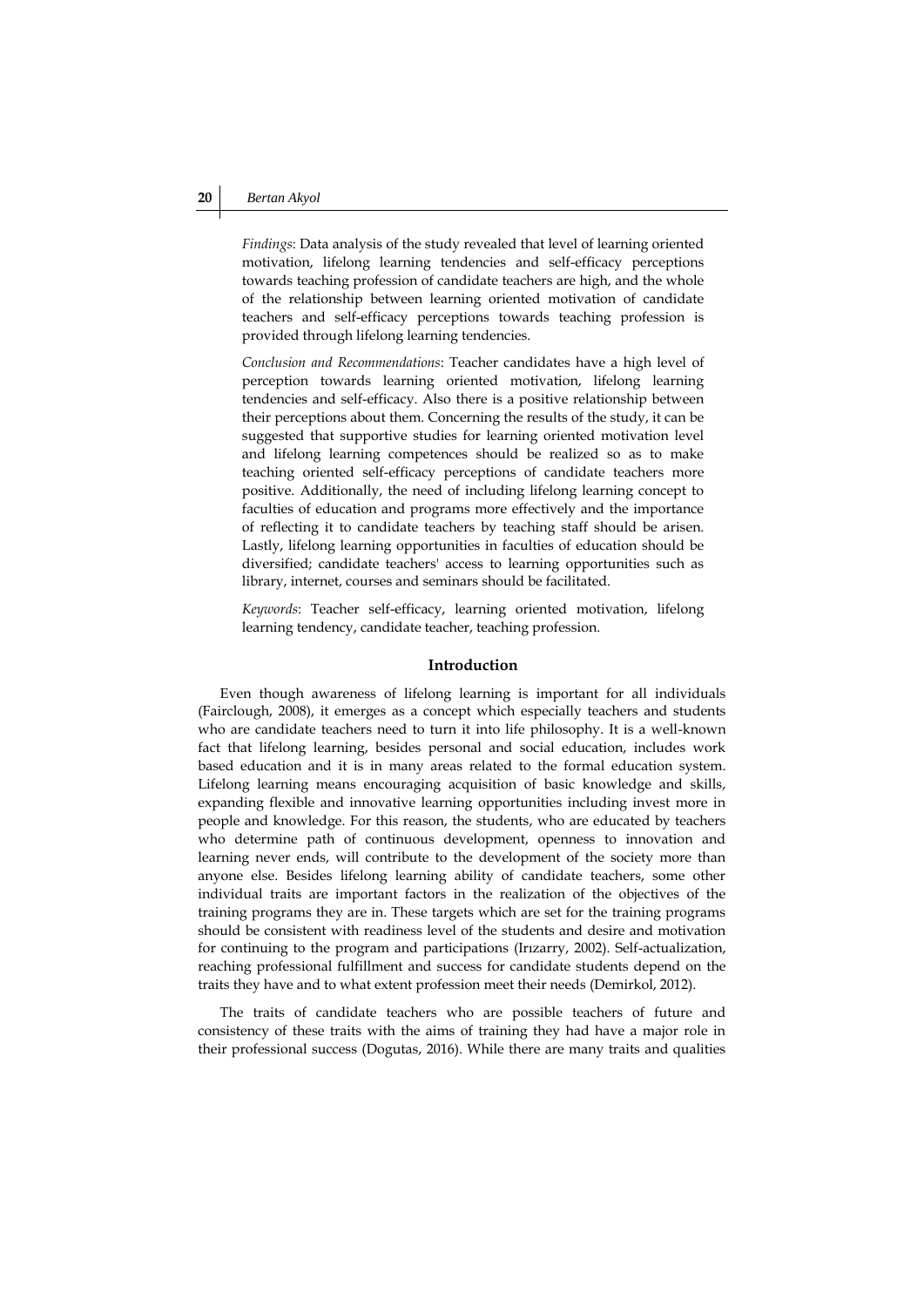candidate teachers must have, professional self-efficacy and motivation felt towards training programs are the most important ones. While Bandura (2001) defines selfefficacy concept as "individuals' being aware of qualifications they have related to actions and performances they are expected and required to perform in a specific area", Colman (2009) defines motivation as "propellant power which set going towards the target determined by individual himself or another factor, physical and psychological readiness situation for the target".

Self-efficacy may affect individual's ability to fulfill a task or predetermined aim, along with organizing individual's perception type of own traits and abilities (Pajares & Schunk 2001). Self-efficacy perceptions are not a part of the skills of individuals; it can affect the results of work, behavior or condition independent from individuals' having qualifications to realize a work, behavior or condition. On the other hand, individual's self-efficacy perception is not enough by oneself in order to accomplish a task, but it can affect achievement positively or negatively. This positive and negative effects caused by self-efficacy perceptions having an impact on elements independent of task related main skills such as effort on a specific work, level of the effort, motivation and retry in case of failure, performance. For this reason, self-efficacy concept, which is very important for teachers and candidate teachers, directly affects the levels of motivations and actions they are in, forms a basis for attempts which they can achieve results by determining which actions they successfully fulfil (Schwarzer, 1992; Wlodkowski, 2008). Moreover, as the other traits that affect the quality of teachers, motivation to learning and teaching is another essential factor. The reason for this reality is that motivation is one of the most important determinants of the direction, power and duration of human behavior. Motivation for the teacher is the force that leads them for the targets for the learning environment and their professional development. Beginning from the first moment of professional training, candidate teachers face to the way of their instructors teach and behave in the class. Therefore, it can be said that lifelong learning which is one of the important teacher traits has major contributions on the effects of the motives, candidate teachers developed related to the training they had, on efficacy perception towards teaching profession which they will realize.

The relationship between learning oriented motivation of candidate teachers and teacher self-efficacy perceptions is discussed, and it is tried to be explained through lifelong learning tendencies of candidate teachers. For this purpose, answers are sought for the following research questions within the frame of theoretical model as shown in Figure 1.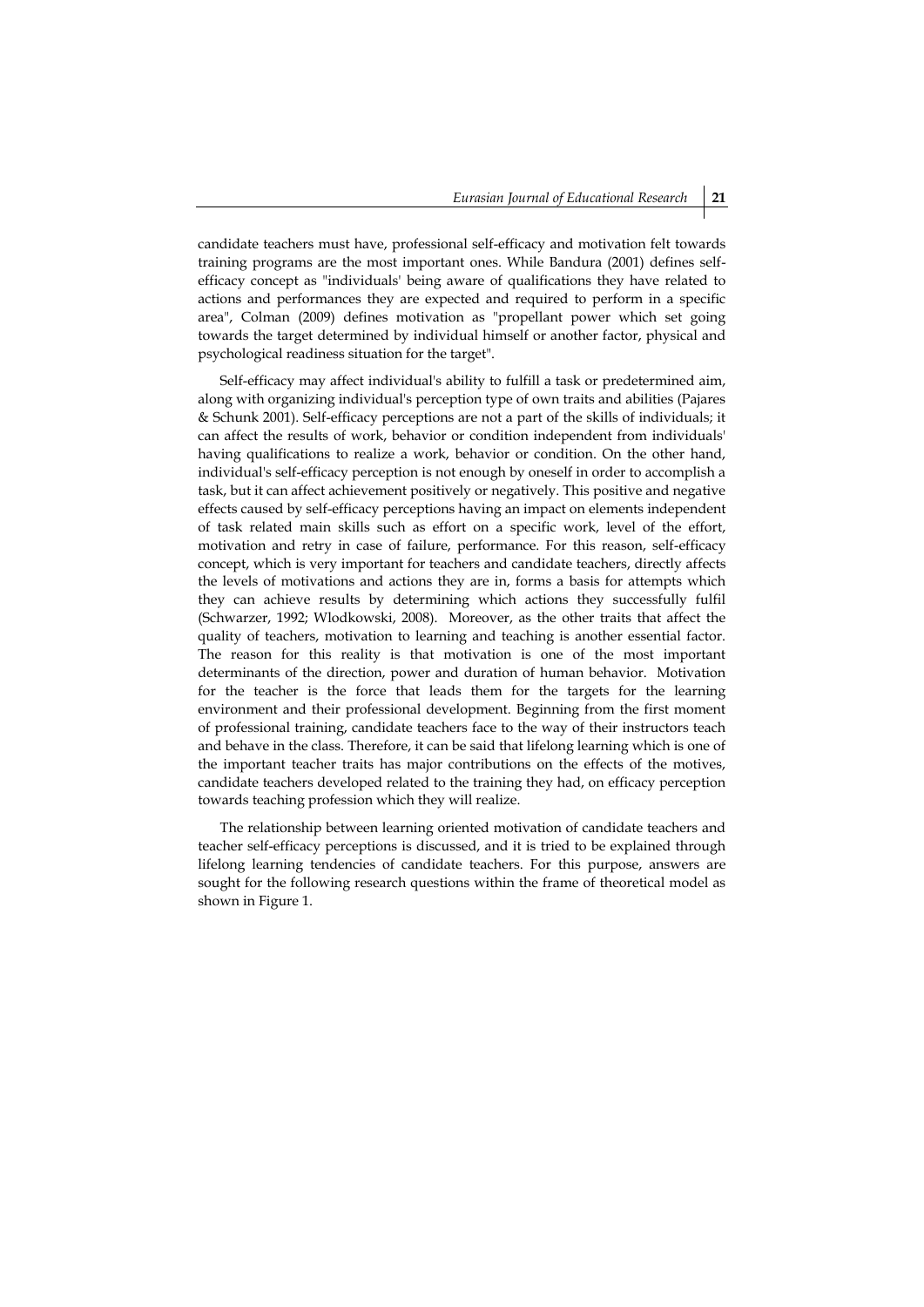

*Figure 1.* Theoretical model

- 1. What is the level of learning oriented motivation, teacher self-efficacy perceptions and lifelong learning tendency of candidate teachers?
- 2. Are there significant relationships between learning oriented motivation, lifelong learning tendencies and teacher self-efficacy of candidate teachers?
- 3. Is learning oriented motivation of candidate teachers directly related with teacher self-efficacy or is it related through lifelong learning tendencies which is a mediator variable?

# **Method**

### *Research Design*

In this research, descriptive method was used and structural equation modeling technique has been applied in order to test theoretical model which is formed by using variables which constitutes the research subject. Structural equation modeling is more powerful technique than other multiple analysis techniques in terms of presenting separate and complex relationships between a group of variables (Hair, Black, Babin, Anderson, & Tahtam, 2006). In addition, structural equation modeling, unlike other techniques, allows including defined implicit variables in the studies instead of working with only observed variables (Bollen, 1989; Blunch, 2008; Kline, 2010; Turkmen, 2011; Hoyle, 2012).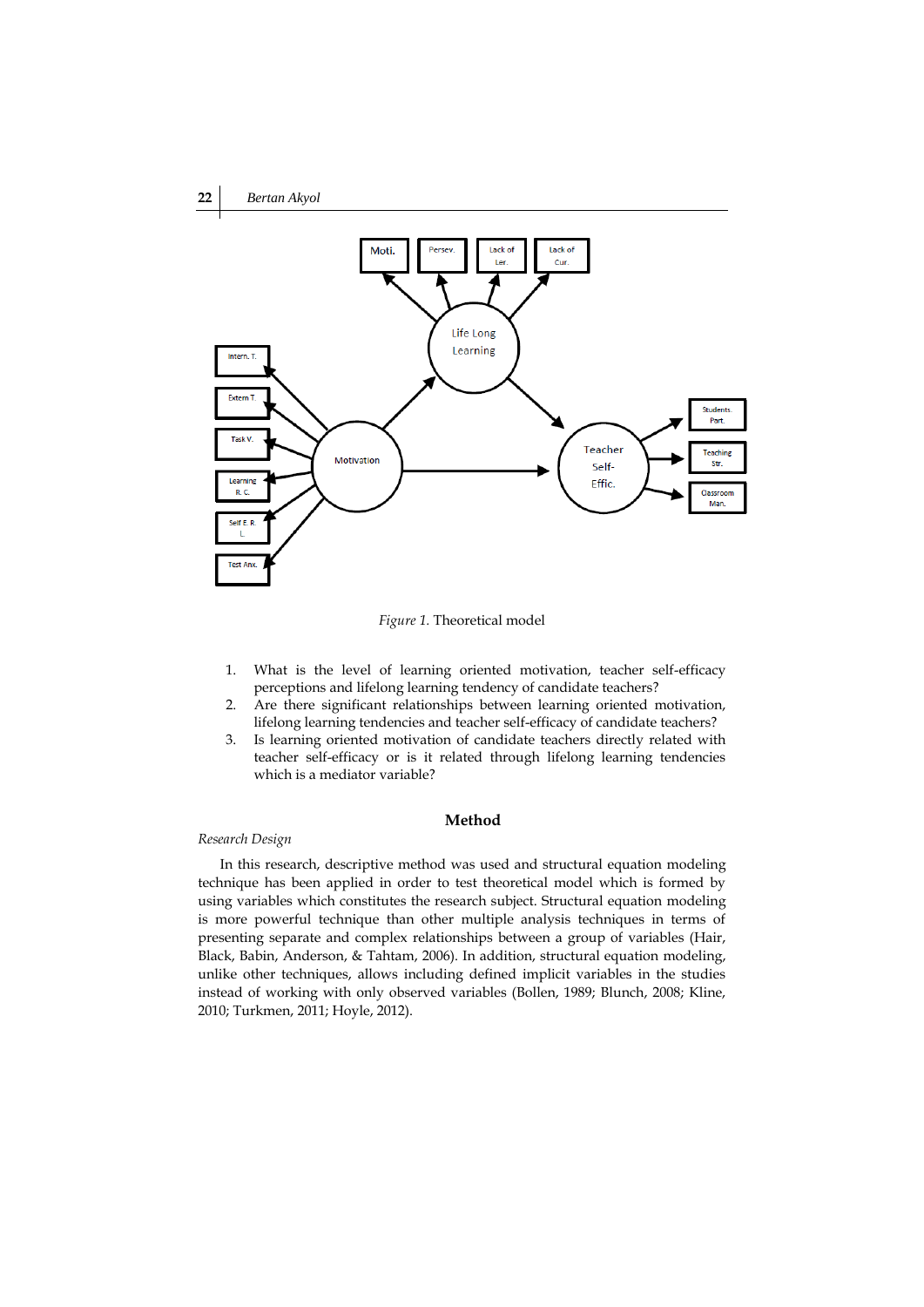#### *Research Sample*

The research population consists of 4419 candidate teachers studying in Çanakkale Onsekiz Mart University (ÇOMÜ) Faculty of Education. 382 candidate teachers who are chosen to represent ÇOMÜ Faculty of Education students and who are studying in 5 departments (Information technologies Teaching, English Language Teaching, Music Teaching, Classroom Teaching and History Teaching) take part in the sample. 151 (39.53%) of the students in the sample are male, and 213 (60.07%) are female. In addition, 85 (22.25%) of the candidate teachers in the sample study in classroom teaching, 111 (29.06) of them study in information technology teaching, 102 (26.70%) of them study in English language teaching, 52 (13.61%) of them study in history teaching, and 32 (8.38%) of them study in music teaching. Distribution of candidate teachers according to grades is; 106 (27.75%) of them 1th grade, 78 (20.43%) of them 2nd grade, 112 (29.32%) of them 3rd grade and 86 (22.51) of them 4th grade.

### *Research Instruments*

The data collection tool which is formed by information form and "Learning Oriented Motivation", "Lifelong Learning Tendency" and "Teacher Self Efficacy" scales which are edited for candidate teachers within this research is used.

*Learning Oriented Motivation Scale:* This scale was developed by Pintrich, Smith, Garcia & Mckeachie (1991) and was adapted to Turkish by Buyukozturk, Akgun, Ozkahveci & Demirel (2004). The scale is 5-point Likert-type which consists of 31 items and 3 items are reverse scored. Learning Oriented Motivation Scale consists of 6 subcomponents; 'Internal Target Organizing', 'External Target Organizing', 'Task Value', 'Learning Related Control Belief', 'Self Efficacy Related to Learning and Performance' and 'Test Anxiety'. Reliability coefficients (Cronbach Alpha) of subcomponents of the scale were stated between .59 and .86 by Buyukozturk et al. (2004). In this study, the reliability coefficient for the whole scale was found as  $\alpha$ =.86.

*Lifelong Learning Tendencies Scale:* The scale has been developed by Diker Coskun (2009). Lifelong Learning Tendencies Scale is 5 point Likert type and consists of 27 items and 4 subcomponents (Motivation, Perseverance, Lack of Learning Organization and Curiosity). 15 items of 'Lack of Learning Organization' and 'Lack of Curiosity' subcomponents are negative and reverse scored. Reliability coefficient of the scale was found as  $\alpha$ =.89 by Diker Coskun (2009), it was calculated as  $\alpha$ =.91 in this research.

*Teacher Self-Efficacy Scale:* The scale, which is developed by Tschannen-Moran, & Hoy (2001) and adapted to Turkish by Capa Aydin, Cakıroglu, & Sarikaya (2005), consists of 24 items. According to the results of validity study made by Capa Aydin, Cakiroglu, & Sarikaya (2005), the scale consists of 3 subcomponents as 'Student Participation Oriented Self-Efficacy', 'Teaching Strategies Oriented Self-Efficacy' and 'Classroom Management Oriented Self-Efficacy'. The reliability coefficient of the scale is found as α=.93 by Capa Aydin, Cakiroglu, & Sarikaya (2005), it is found as α=.91 for this research.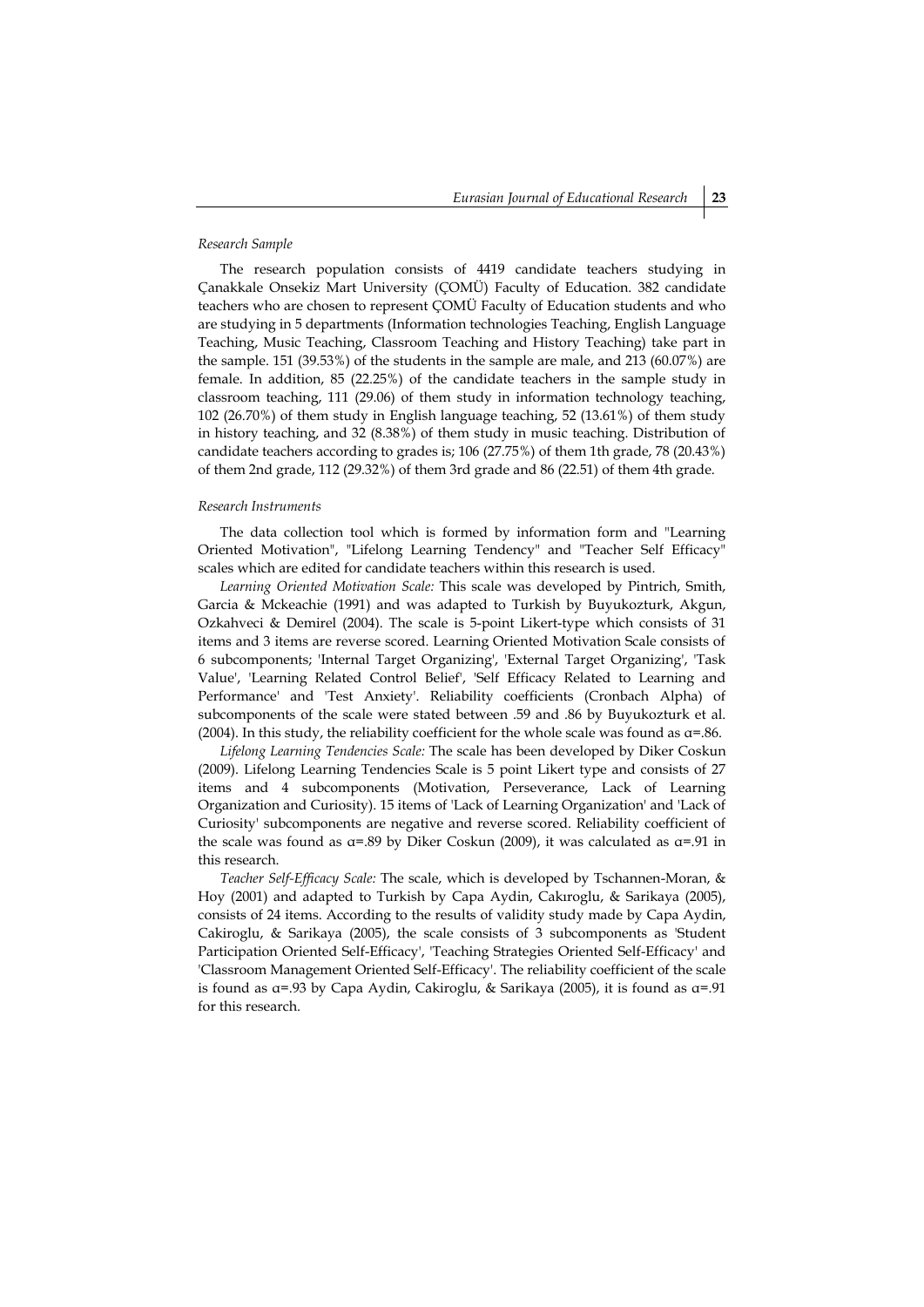#### *Procedure and Data Analysis*

In this study, which direct and indirect relationships between learning oriented motivation, lifelong learning tendency and teacher self-efficacy perceptions of candidate teachers were analyzed by theoretical model, SPSS 21.0 and Amos 20.0 statistical software were utilized. Organization of the data which were obtained in order to test theoretical model made by SPSS 21.0, and normal distribution of data sets and homogeneity of variances were examined. Then theoretical model which is constituted by transferring data sets to Amos 20.0 was tested with structural equation modeling (path analysis). Examining the relationships between structural equation modeling and the invisible structures (latent variables) can be ensured (Karadag, 2009). In this respect, in structural modeling's testing with structural equation modeling, path analysis was used in order to combine the measurement errors at latent and observed variables. The goodness of fit values of structural model obtained directed to theoretical modeling which is proposed in the research process were evaluated by; goodness of fit statistics. Goodness of fit statistics for structural equation modeling allows deciding whether a model is supported in a acceptable level as a whole by data or not (Hu, & Bentler, 1999). chi-square/degree of freedom (χ2/df), Goodness of Fit Index (GFI), Adjusted Goodness of Fit Index (AGFI), Comparative Fit Index (CFI) and Root Mean Square Error of Aproximation (RMSEA) were determined as mostly used fitting values out of the path analysis results carried out in accordance with structural equation modeling of theoretical model which forms the basis of this research (Blunch, 2008).

# **Results**

In this part of the study, the results are given in order to reveal the relationships among Learning Oriented Motivation, Lifelong Learning Tendencies and Teacher Self Efficacy Perceptions. Firstly, results for the question "What is the level of learning oriented motivation, teacher self-efficacy perceptions and lifelong learning tendencies of candidate teachers?" are analyzed. They are presented in Table 1.

#### **Table 1.**

*Descriptive Statistics Belonging to Learning Oriented Motivation, Lifelong Learning Tendencies and Teacher Self Efficacy Perceptions of Candidate Teachers*

| Latent And Observed Variables                    | $\boldsymbol{n}$ | Min. | Mak. | X    | s.d. | Skewness | Kurtosis |
|--------------------------------------------------|------------------|------|------|------|------|----------|----------|
| <b>Learning Oriented</b><br><b>Motivations</b>   | 382              | 1.58 | 4.65 | 3.58 | .48  | $-.24$   | .19      |
| <b>Internal Target Organization</b>              | 382              | 1.50 | 5.00 | 3.48 | .71  | $-30$    | $-.32$   |
| <b>External Target Organization</b>              | 382              | 1.00 | 5.00 | 3.60 | .91  | $-51$    | $-33$    |
| <b>Task Value</b>                                | 382              | 1.33 | 5.00 | 3.57 | .68  | $-.21$   | $-.25$   |
| <b>Learning Related Control</b><br><b>Belief</b> | 382              | 1 25 | 5.00 | 3.73 | .66  | $-.31$   | .35      |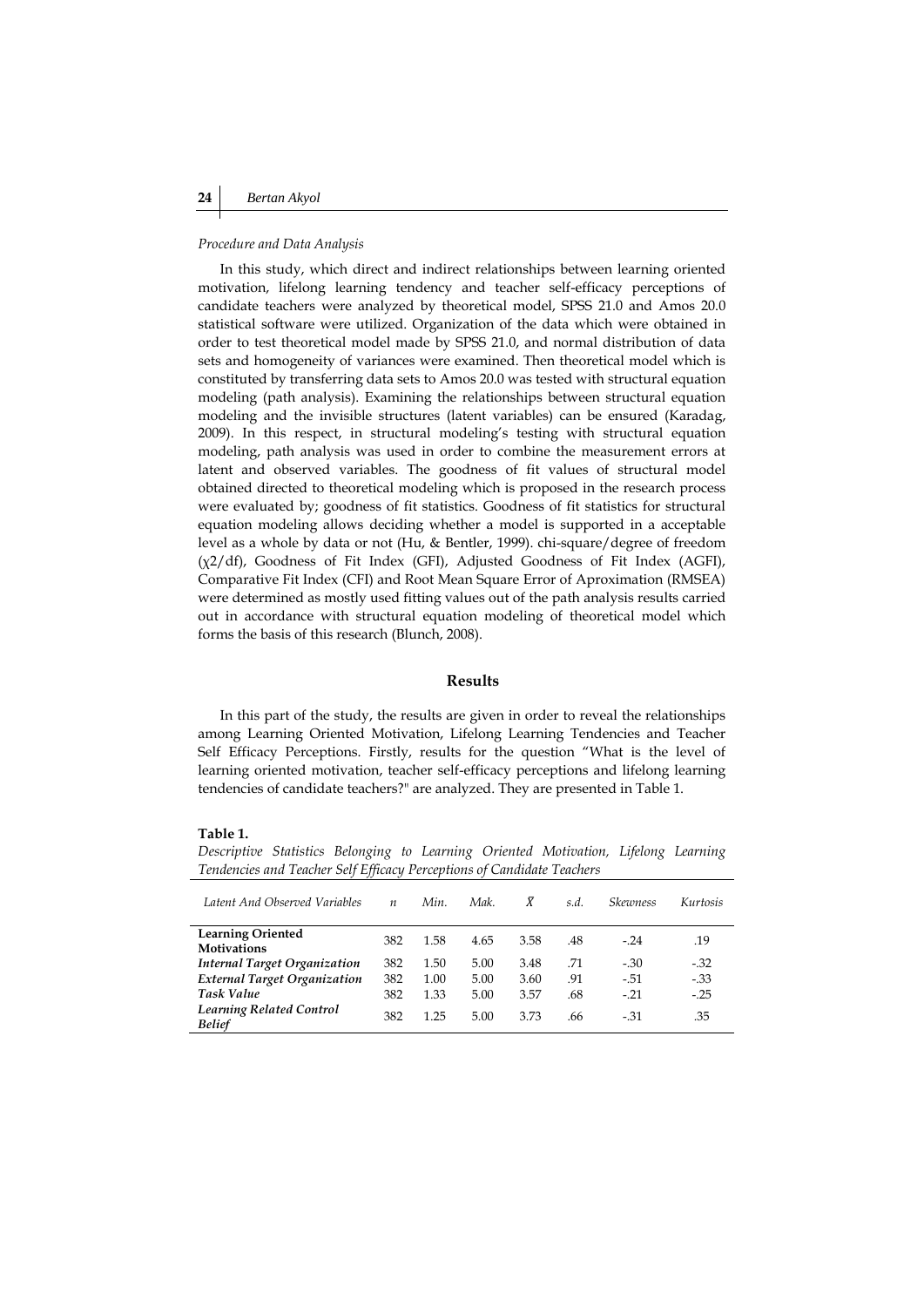#### Table 1 Continue

| Latent And Observed Variables                          | $\boldsymbol{n}$ | Min. | Mak. | $\bar{X}$ | s.d. | <b>Skewness</b> | Kurtosis |
|--------------------------------------------------------|------------------|------|------|-----------|------|-----------------|----------|
| <b>Learning and Performance</b>                        | 382              | 1.38 | 5.00 | 3.65      | .66  | $-.17$          | $-.20$   |
| Related Self-Efficacy<br><b>Test Anxiety</b>           | 382              | 1.80 | 5.00 | 3.43      | .59  | .03             | $-17$    |
| <b>Lifelong Learning</b><br><b>Tendencies</b>          | 382              | 1.89 | 5.00 | 3.74      | .62  | $-.19$          | $-78$    |
| Motivation                                             | 382              | 2.00 | 5.00 | 3.96      | .71  | $-.48$          | $-0.35$  |
| Perseverance                                           | 382              | 1.17 | 5.00 | 3.43      | .78  | $-.23$          | $-34$    |
| Lack of Learning<br>Organization                       | 382              | 1.00 | 5.00 | 3.87      | .94  | $-.70$          | $-.44$   |
| <b>Lack of Curiosity</b>                               | 382              | 1.00 | 5.00 | 3.71      | .93  | $-.57$          | $-33$    |
| <b>Teacher Self-Efficacy</b><br>Perceptions            | 382              | 2.54 | 4.92 | 3.91      | .50  | $-.32$          | $-.49$   |
| <b>Student Participation</b><br>Oriented Self-Efficacy | 382              | 2.25 | 5.00 | 3.89      | .52  | $-.42$          | $-16$    |
| <b>Teaching Strategies Oriented</b><br>Self-Efficacy   | 382              | 2.25 | 5.00 | 3.93      | .55  | $-0.35$         | $-.32$   |
| Classroom Management<br>Oriented Self-Efficacy         | 382              | 2.25 | 5.00 | 3.93      | .57  | $-.40$          | $-.27$   |

**Note:** In the assessment of the averages of concepts, the ranges; "1.00-1.79= Very Low", "1.80-2.59= Low", "2.60-3.39= Medium", "3.40-4.19= High" and "4.20-5.00= Very High" were used.

According to the data shown in Table 1; learning oriented motivation  $(X=3.58)$ , lifelong learning tendencies ( $X = 3.74$ ) and teacher self-efficacy perception ( $X = 3.91$ ) of candidate teachers are high level. Correlation analysis results for the second question of the research "Are there significant relationships between learning oriented motivations, lifelong learning tendencies and teacher self-efficacy perceptions of candidate teachers?" are shown in Table 2.

When the data in Table 2 analyzed; it is seen that there are statistically significant correlation coefficients, which are  $r=-.01$  and  $r=.75$ , between the majority of the observed variables. In addition, there are significant relationships found at the level of "between learning oriented motivation and lifelong learning tendencies r=.40, between learning oriented motivation and teacher self-efficacy r=.42 and between lifelong learning tendencies and teacher self-efficacy r=.37" which are one of the concepts defined as latent variables in the process of the research. Theoretical model which is basis of the third question of the research "Is learning oriented motivation of candidate teachers directly related with teacher self-efficacy perceptions or is it related through lifelong learning tendencies which is a variable mediator?" is acceptable for testing according to Anderson, & Gerbing (1988). Additionally, path analysis results, which belong to theoretical model created towards the relationship between learning oriented motivation and teacher self-efficacy perceptions of candidate teachers is provided through lifelong learning tendencies, are shown in Figure 2.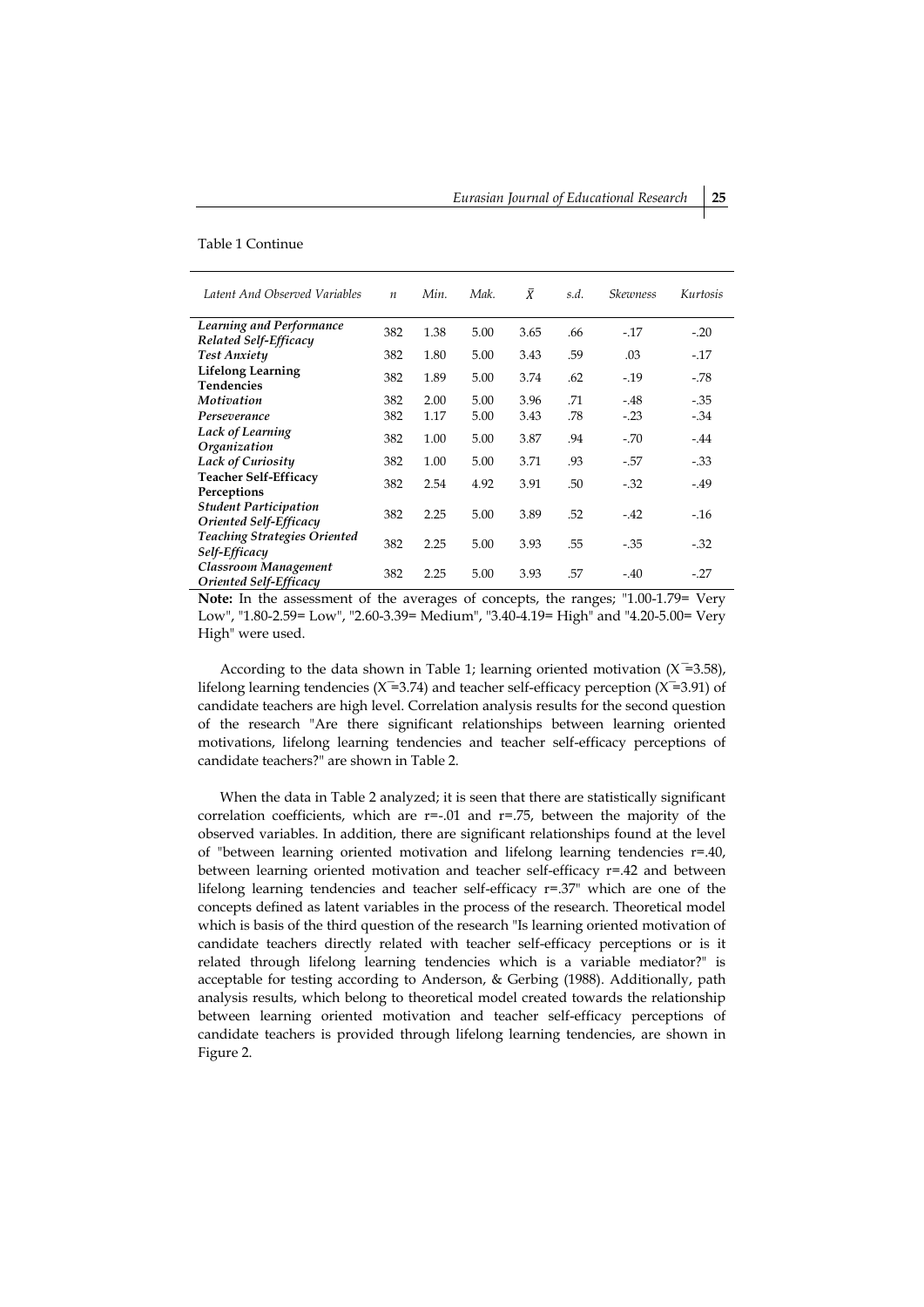# **Table 2.**

*Correlation Coefficients between Learning Oriented Motivation, Lifelong Learning Tendencies and Teacher Self-Efficacy Perceptions of Candidate Teachers*

| <b>Observed</b><br>Variables                                    | 1           | $\overline{2}$          | 3       | $\boldsymbol{4}$ | 5       | 6       | 7        | 8       | 9       | 10      | 11      | 12       | 13   |
|-----------------------------------------------------------------|-------------|-------------------------|---------|------------------|---------|---------|----------|---------|---------|---------|---------|----------|------|
| 1. Internal<br><b>Target</b><br>Organization                    | 1.00        |                         |         |                  |         |         |          |         |         |         |         |          |      |
| 2. External<br>Target<br>Organization                           | $.19**$     | 1.00                    |         |                  |         |         |          |         |         |         |         |          |      |
| 3. Task Value                                                   | $.53**$     | $.45**$                 | 1.00    |                  |         |         |          |         |         |         |         |          |      |
| 4. Learning<br>Related<br><b>Control Belief</b>                 | $.34**$     | $.16**$                 | $.47**$ | 1.00             |         |         |          |         |         |         |         |          |      |
| 5. Learning and<br>Performance<br>Related Self-<br>Efficacy     | $.56***$    | $.31**$                 | $.57**$ | $.47**$          | 1.00    |         |          |         |         |         |         |          |      |
| 6. Test Anxiety                                                 | $.24**$     | $.14**$                 | $.23**$ | $.22**$          | $.34**$ | 1.00    |          |         |         |         |         |          |      |
| 7. Motivation                                                   | $.53**$     | $.13*$                  | $.37**$ | $.29**$          | $.49**$ | $.22**$ | 1.00     |         |         |         |         |          |      |
| 8. Perseverance                                                 | $.45**$     | .05                     | $.33**$ | $.17**$          | $.38**$ | $.11*$  | $.60**$  | 1.00    |         |         |         |          |      |
| 9. Lack of<br>Learning<br>Organization                          | $.21**$     | .02                     | $.19**$ | $.10*$           | $.22**$ | $.18**$ | $.25***$ | .03     | 1.00    |         |         |          |      |
| 10. Lack of<br>Curiosity                                        | $.23**$     | $-.01$                  | $.19**$ | .04              | $.15**$ | $.17**$ | $.31**$  | $.21**$ | $.69**$ | 1.00    |         |          |      |
| 11. Student<br>Participation<br>Oriented Self-<br>Efficacy      | $.34**$     | $.17**$                 | $.31**$ | $.16***$         | $.42**$ | .10     | $.45**$  | $.34**$ | $.24**$ | $.19**$ | 1.00    |          |      |
| 12. Teaching<br><b>Strategies</b><br>Oriented Self-<br>Efficacy | $.34**$     | $.14**$                 | $.30**$ | $.19**$          | $.42**$ | $.14**$ | $.47**$  | $.32**$ | $.23**$ | $.17**$ | $.72**$ | 1.00     |      |
| 13. Classroom<br>Management<br>Oriented Self-<br>Efficacy       | $.27**$     | $.13*$                  | $.30**$ | $.20**$          | $.40**$ | $.14**$ | $.36***$ | $.17**$ | $.22**$ | $.10*$  | $.71**$ | $.75***$ | 1.00 |
| <b>LATENT</b><br><b>VARIABLES</b>                               | $\mathbf 1$ | $\overline{\mathbf{2}}$ | 3       |                  |         |         |          |         |         |         |         |          |      |
| 1. Learning<br>Oriented<br>Motivations                          | 1.00        |                         |         |                  |         |         |          |         |         |         |         |          |      |
| 2. Lifelong<br>Learning<br>Tendencies                           | $.40**$     | 1.00                    |         |                  |         |         |          |         |         |         |         |          |      |
| 3. Teacher Self-<br>Efficacy<br>Perceptions                     | $.42**$     | $.37**$                 | 1.00    |                  |         |         |          |         |         |         |         |          |      |

\* p≤.05; \*\* p≤.01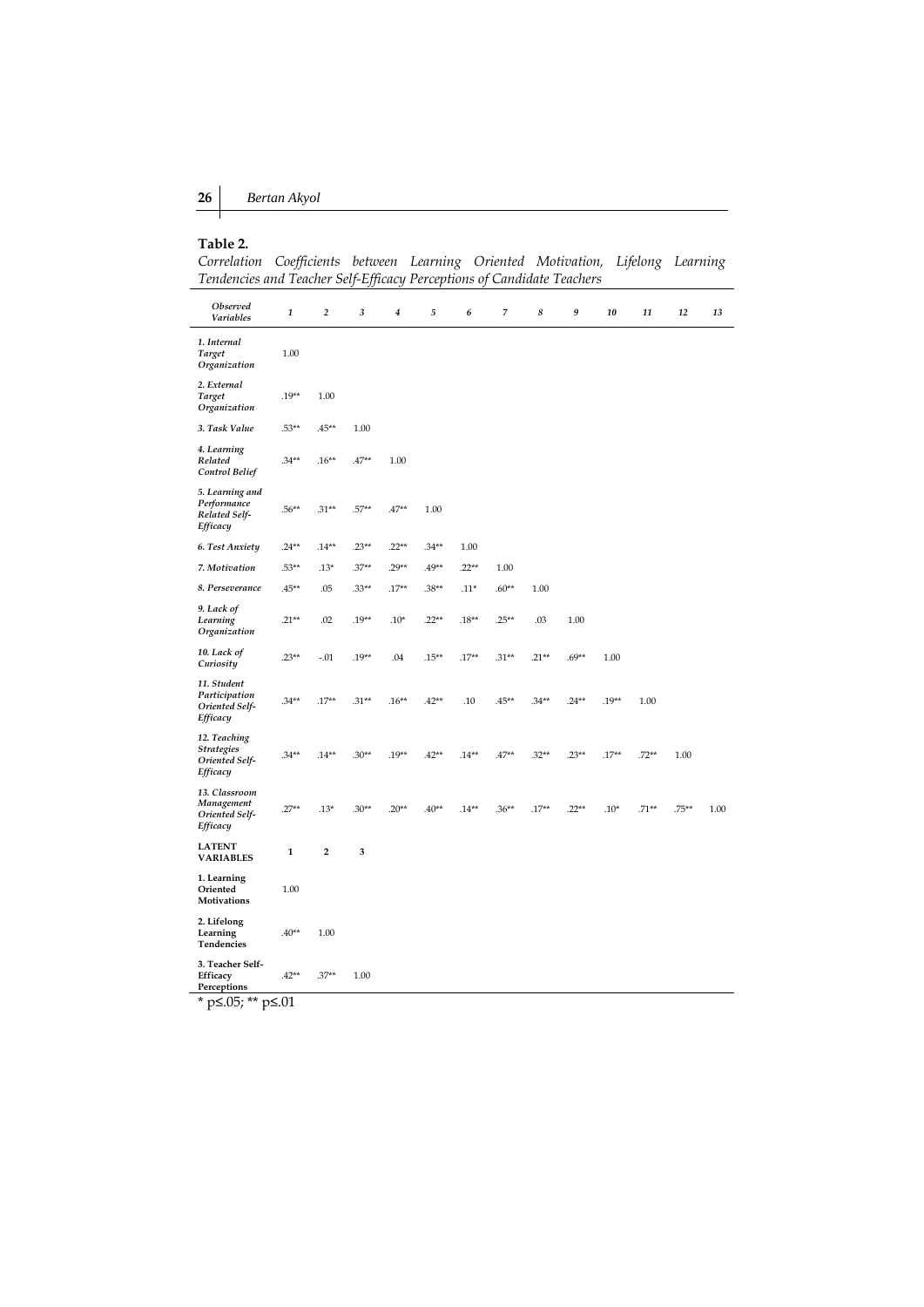

*Figure 2.* Structural equation diagram model results of learning oriented motivation, lifelong learning tendencies and teacher self-efficacy of candidate teachers

Theoretical model was tested by Maximum Likelihood Estimation method. Fit indexes are obtained from structural equation modeling test. Test results are shown in Table 3.

# **Table 3.**



| <b>Fit Index</b> | Fit Values Belonging To<br>Model | Reference Values | Description   |
|------------------|----------------------------------|------------------|---------------|
| $x^2$            | 148.323                          | $p = 0.000$      | $p\leq 0.050$ |
|                  |                                  | $2$              | Good fit      |
|                  | 2.514                            | < 2, 5           | Small sample  |
| $x^2/df$         |                                  | $<$ 3            |               |
|                  |                                  | < 5              | Medium fit    |
| <b>GFI</b>       | .944                             | > 0.90           | Good fit      |
|                  |                                  | > 0.90           |               |
| <b>AGFI</b>      | .913                             | > 0.90           |               |
|                  |                                  | > 0.95           | Perfect fit   |
|                  |                                  | > 0.95           | n<250         |
| <b>CFI</b>       | .956                             | > 0.95           |               |
|                  |                                  | > 0.90           |               |
| <b>RMSEA</b>     |                                  | < 0.05           |               |
|                  |                                  | < 0.06           | Good fit      |
|                  | .063                             | < 0.08           | n<250         |
|                  |                                  | 10               | Week fit      |

**Note:** Ranges and descriptions of fitting values are quoted from Turkmen (2009, 51).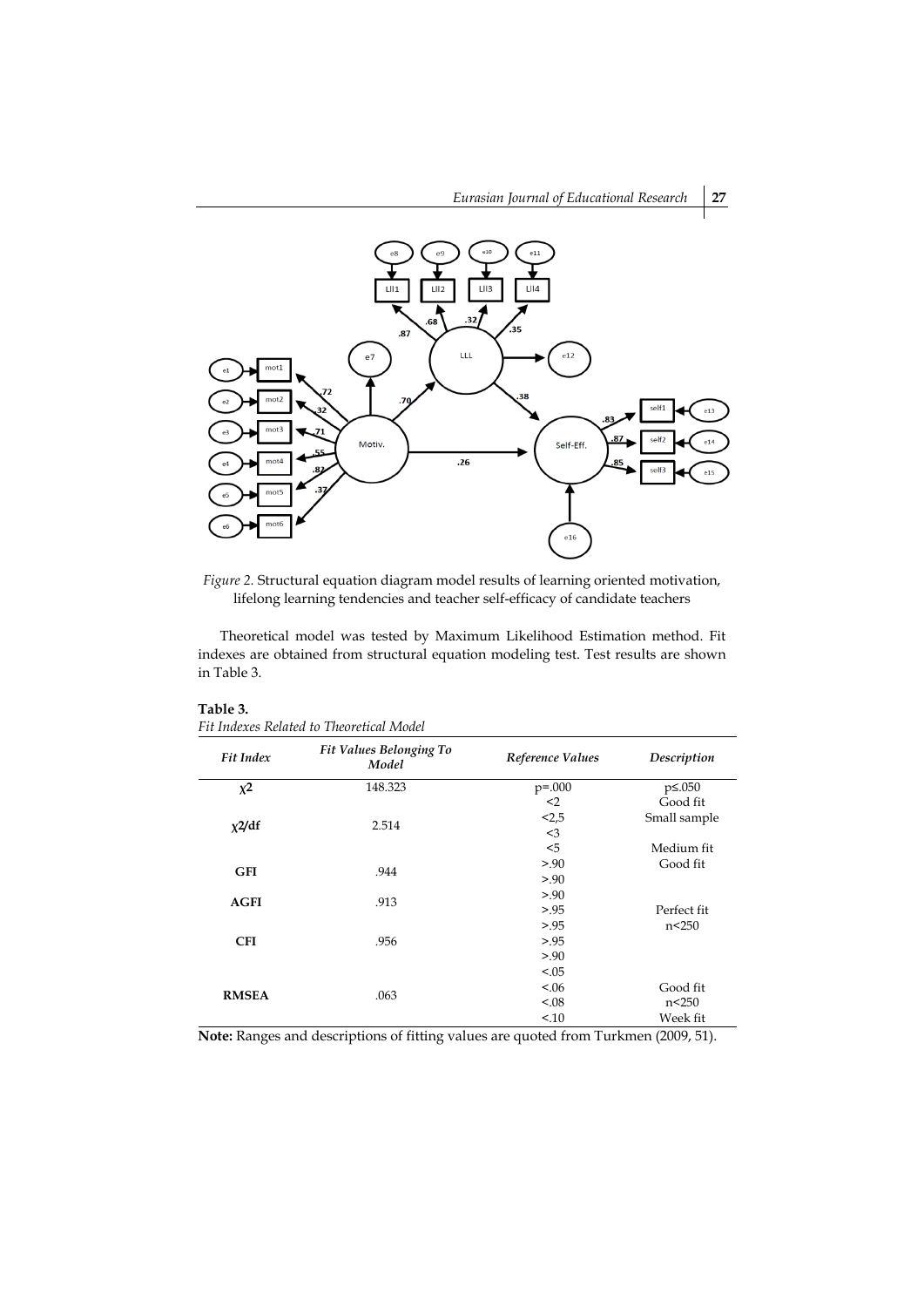When the fitting values from Table 3 analyzed, it is seen that theoretical model is a valid model with a good fitting level. In addition, it was determined that the whole relationship between learning oriented motivation and teacher self-efficacy of candidate teachers (direct relation estimates=.26) is provided through lifelong learning tendencies (indirect relation estimates=.27) and lifelong learning tendencies is full mediator variable for this theoretical model.

# **Discussion and Conclusion**

Research results show that level of learning oriented motivation, lifelong learning tendencies and teaching profession oriented self-efficacy of candidate teachers are high. The other research result is that there are medium positive significant relationships between learning oriented motivation, lifelong learning tendencies and teaching related self-efficacy perceptions of candidate teachers. Lastly, it is seen that lifelong learning tendency is the full mediator variable for teaching profession oriented self-efficacy of candidate teachers in the frame of theoretical model of the research.

As the conclusion for this research, it is vital to emphasize the relation among learning oriented motivation, lifelong learning tendencies and teaching profession oriented self-efficacy of candidate teachers. Research results have proved that selfefficacy perceptions of candidate teachers are not a part of the their skills, but it can affect the results of their work, behaviour or condition independent from having qualifications to realize this work, behaviour or condition. On the other hand, candidate teachers' self-efficacy perception is not enough by oneself in order to accomplish the task, but it can affect achievement positively or negatively. This positive and negative effects caused by self-efficacy perceptions having impact on elements independent of task such as learning oriented motivation and lifelong learning tendency.

Teaching profession and the teacher are the two key concepts to direct the education to the whole shareholders of the society. The quality of education is connected to the quality of teachers and their training for the profession and specific qualities that they have in social and professional life (Aybek, 2016). One of the most crucial factor that makes the education well qualified is the training of pre-service teachers (Baysura et al, 2016). The features that a pre-service teacher is shaped by his/her personal tendencies and point of life because teaching profession requires being guide for students, supplying the suitable atmosphere for students' learning and being model for their personal and social development (Karatas, 2013; Isiktas, 2015).

After the analysis made corresponding to the aim of this study, the first of the results reached is that level of learning oriented motivation, lifelong learning tendencies and teaching profession oriented self-efficacy of candidate teachers are high. The research conducted in order to determine motivation, lifelong learning and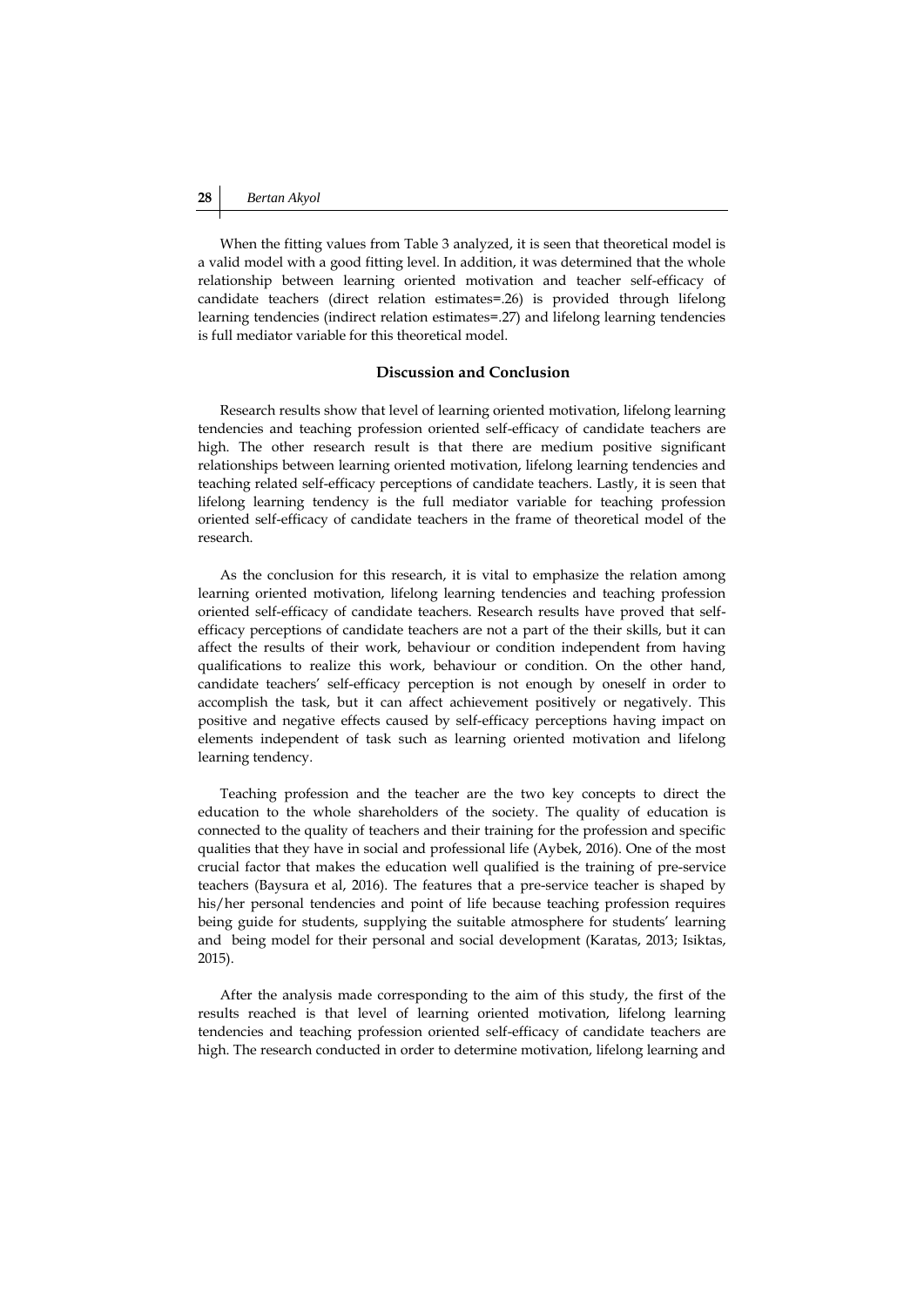teacher self-efficacy of candidate teachers are located in the literature. A study which shows parallelism with the obtained findings was conducted by Oguz (2012) and the result that self-efficacy perceptions of candidate class teachers were high was found. Erdem and Gozel (2014) also stated that profession related motivation level of candidate class teachers was "agree". In lifelong learning perceptions component, Gencel (2013) reveals that candidate teachers perceive themselves as "adequate" about lifelong learning. In the light of this knowledge, it can be thought that educational and training activities applied in faculties of education contribute candidate teachers' motivation to the program and the profession they are in, feeling adequate for the profession they will have in the years and lifelong learning.

The other research result is that there are medium positive significant relationships between learning oriented motivation, lifelong learning tendencies and teaching related self-efficacy perceptions of candidate teachers. "Providing whole of the relationship between learning oriented motivation and teaching profession oriented self-efficacy of candidate teachers on lifelong learning motivation (full mediator variable) of candidate teachers" which is determined by testing theoretical model based on these relationships is one of the results of the research. Coskun and Demirel (2012), in line with this finding, emphasized the importance of the programs of higher education institution students by revising with the perspective of lifelong learning. As implied from the results of the research, lifelong learning tendency of candidate teachers, which enables them to held learning opportunities to meet their individual and professional needs for lifetime, gives the required way to get motivated to learn and reflect more. As Kazu and Demiralp (2016) states, in today's technological and innovative world, lifelong learning, besides personal and social education, includes work based education, which is very crucial for teaching profession as lifelong learning means encouraging acquisition of basic knowledge and skills, expanding flexible and innovative learning opportunities including invest more in people and knowledge.

When the results of the other researchers conducted in same fields are considered, it can be stated that adjuvant studies for learning oriented motivation level and lifelong learning competences should be made in order to make teaching oriented self-efficacy perceptions of candidate teachers more positive. In addition, the need of including lifelong learning concept to faculties of education and programs more effectively and the importance of reflecting it to candidate teachers by teaching staff should be arisen. However, lifelong learning opportunities in faculties of education should be diversified; candidate teachers' access to learning opportunities such as library, internet, courses and seminars should be facilitated; in this way efficacy perception for their professions and motivation for the programs they are in should be increased. Above all, lifelong learning tendency should be supported by revising the programs not only for university students but also for students from all levels starting from pre-school education, which will directly affect the candidate teachers positively towards the profession and themselves during their teaching education.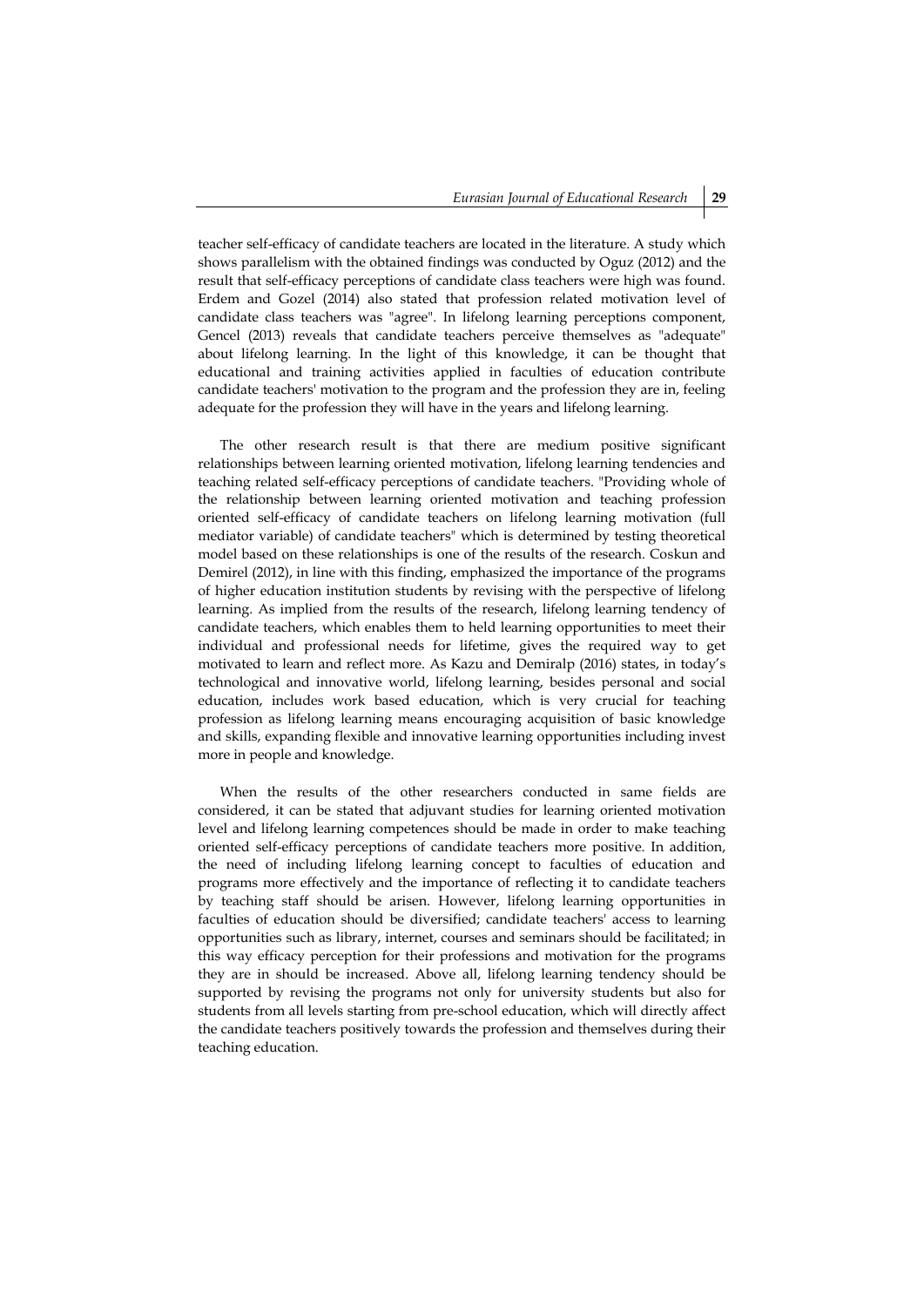# **References**

- Aybek, B. (2016). The relationship between prospective teachers' media and television literacy and critical thinking dispositions. *Eurasian Journal of Educational Research*, 63, 261-278, http://dx.doi.org/ 10.14689/ejer.2016.63.15.
- Bandura, A. (2001). Social cognitive theory: And Angetic. *Annual Review of Psychology*, 54(1), 1-26.
- Baysura, D., Altun, S., & Yucel-Toy, B. (2016). Perceptions of teacher candidates regarding project-based learning. *Eurasian Journal of Educational Research*, 62, http://dx.doi.org/10.14689/ejer.2016.62.3.
- Blunch, N. (2008). *Introduction to structural equation modelling using SPSS and Amos*. London: Sage Publications Ltd.
- Bollen, K. A. (1989). *Structural equations with latent variables.* San Francisco: John Wiley&Sons.
- Buyukozturk, S., Akgun, O. E., Ozkahveci, O., & Demirel, F. (2004). Gudulenme ve ogrenme stratejileri olceginin Turkçe formunun gecerlik ve guvenirlik calismasi [Validity and reliability study of motivation and learning strategies scale]. *Kuram ve Uygulamada Egitim Bilimleri, 4*(2), 207-239.
- Colman, M. A. (2009). *A dictionary of psychology*. New York: Oxford University Press.
- Capa Aydin, Y., Cakiroglu, J., & Sarikaya, H. (2005). The development and validation of a Turkish version of the teachers' sense of efficacy scale. *Egitim ve Bilim, 30*(137), 74-81.
- Demirkol, A., Y. (2012). Ogretmen adaylarinin psikolojik ozellikleri uzerine bir arastirma [A study on psychological traits of candidate teachers]. *Turkish Studies - International Periodical for the Languages, Literature and History of Turkish or Turkic*, 7(4), 1441-1451.
- Diker Coskun, Y. (2009). *Universite ogrencilerinin yasam boyu ogrenme egilimlerinin bazi degiskenler acisindan incelenmesi [A stıdy on some traits of university studnets within the frame of life long learning tendency].* Yayınlanmamış Doktora Tezi (Doctorate Thesis), Hacettepe Üniversitesi Sosyal Bilimler Enstitüsü, Ankara.
- Diker Coskun, Y., & Demirel, M. (2012). Universite ogrencilerinin yasam boyu ogrenme egilimleri [Life long learning tendencies of university students]. *Hacettepe Universitesi Egitim Fakultesi Dergisi*, 42, 108-120.
- Dogutas, A. (2016). Teacher candidates' perceptions of standards in an education program at a university in Turkey. *Eurasian Journal of Educational Research*, 63, 1-20, http://dx.doi.org/ 10.14689/ejer.2016.63.1.
- Erdem, A. R., & Gozel, E. (2014). Sinif ogretmeni adaylarinin ogretmenlik meslegine iliskin motivasyon duzeyleri [Motivation levels of classroom teachers candidates towards teaching profession]. *Akademik Sosyal Arastirmalar Dergisi (The Journal of Academic Social Science)*, 2(1), 49-60.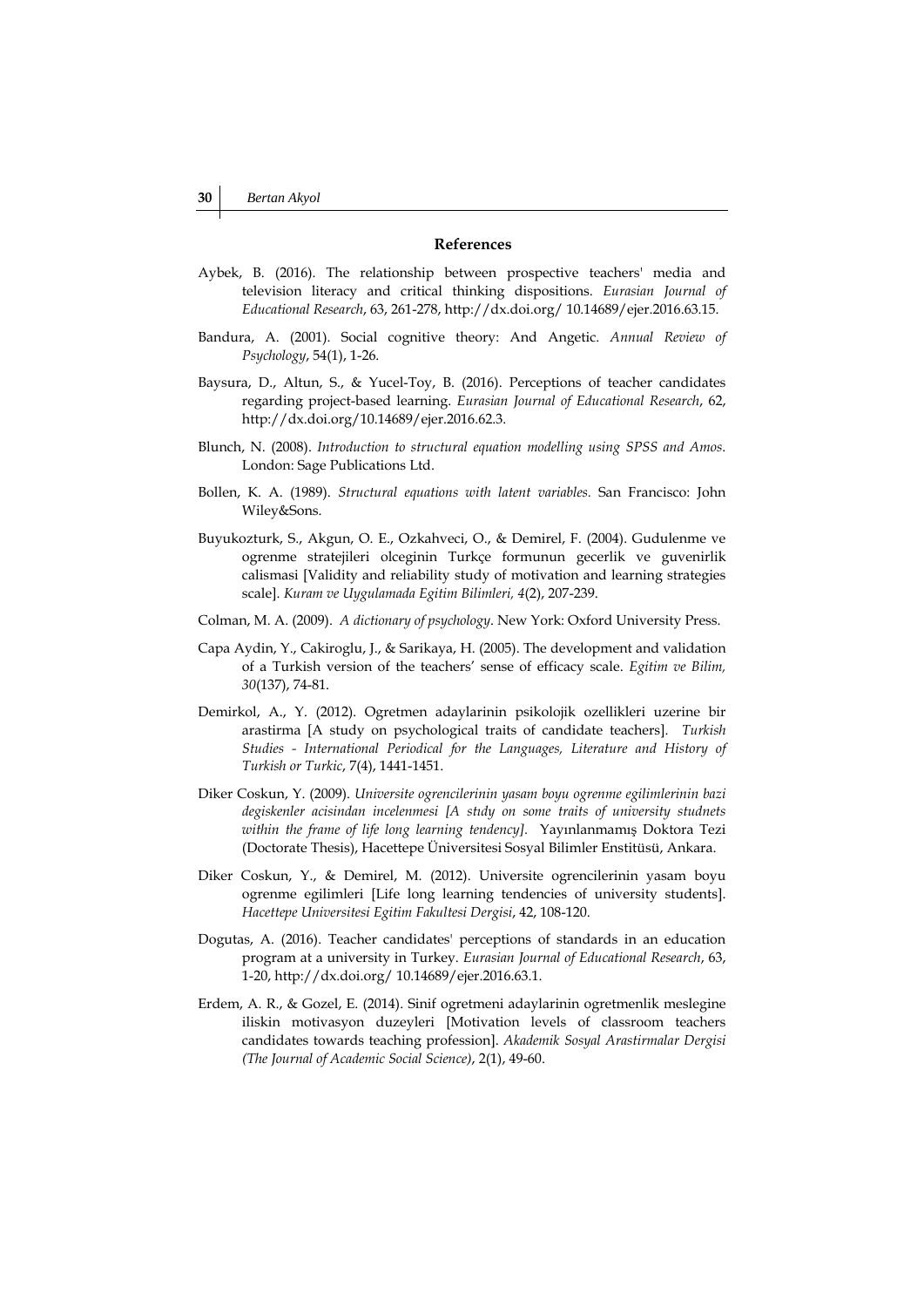- Evin Gencel, I. (2013). Ogretmen adaylarinin yasam boyu ogrenme yeterliklerine yonelik algilari [Life long learning perceptions of candidate teachers]. *Egitim ve Bilim*, 38 (170), 237-252.
- Fairclough, M. (2008). *Supporting learners in the lifelong learning sector.* New York: Open University Press.
- Hair, J. F., Black, W. C., Babin, B. J., Anderson, R. E., & Tahtam, R. L. (2006). *Multivariate data analysis*. New Jersey, USA: Pearson Education LTD.
- Hoyle, R. H. (2012). *Handbook of structural equation modeling.* New York: Guilford Press.
- Hu, L. T., & Bentler, P. M. (1999). Cutoff criteria for fit indexes incovariance structure analysis: Conventional criteria versus new alternatives. *Structural Equation Modeling, 6*, 1-55.
- Irizarry, R. (2002). Self-efficacy & Motivation effects on online psychology student retention. *The United States Distance Learning Online Journal,* 16(12), 55-64.
- Isıktas, S. (2015). Ogretmen adaylarinin iyi ogretmen olma ile ilgili gorusleri [Teacher candidates' views on being a good teacher]. *Hacettepe Üniversitesi Eğitim Fakültesi Dergisi (H. U. Journal of Education)* 30(4), 119-131.
- Karadag, E. (2009). Ruhsal liderlik ve orgut kulturu: Bir yapısal esitlik modelleme calismasi [Mental leadership and organizational culture: A structural equation modeling study]. *Kuram ve Uygulamada Eğitim Bilimleri, 9*(3), 1357-1405.
- Karatas, A. (2013). Ilkogretim ogretmen adaylari icin meslek etiginin onemi [Importance of professional ethics for primary school teacher candidates]. *Marmara Cografya Dergisi*, 28, 304-318.
- Kazu, H., & Demiralp, D. (2016). Faculty members' views on the effectiveness of teacher training programs to upskill life-long learning competence. *Eurasian Journal of Educational Research*, 63, 205-224, http://dx.doi.org/ 10.14689/ejer.2016.63.12.
- Kline, B. R. (2010). *Principles and practice of structural equation modeling, Third Edition (Methodology in the social sciences).* New York: Guilford Press.
- Oguz, A. (2012). Sinif ogretmeni adaylarinin akademik oz yeterlik inanclari [Academic self-efficacy beliefs of classroom teacher candidates]. *Anadolu Journal of Educational Sciences International*, 2(2), 15-28.
- Pajares, F., & Schunk, D. H. (2001). Self-beliefs and school success: Self-efficacy, selfconcept, and school achievement. In R. Riding & S. Rayner (Eds.), *Perception* (pp. 239-266). London: Ablex Publishing.
- Pintrich, P. R., Smith, D. A. F., Garcia, T., & McKeachie, W. J. (1991). *A Manual for the use of the motivated strategies for learning*. Michigan: School of Education Building, The University of Michigan. (ERIC No. ED338122)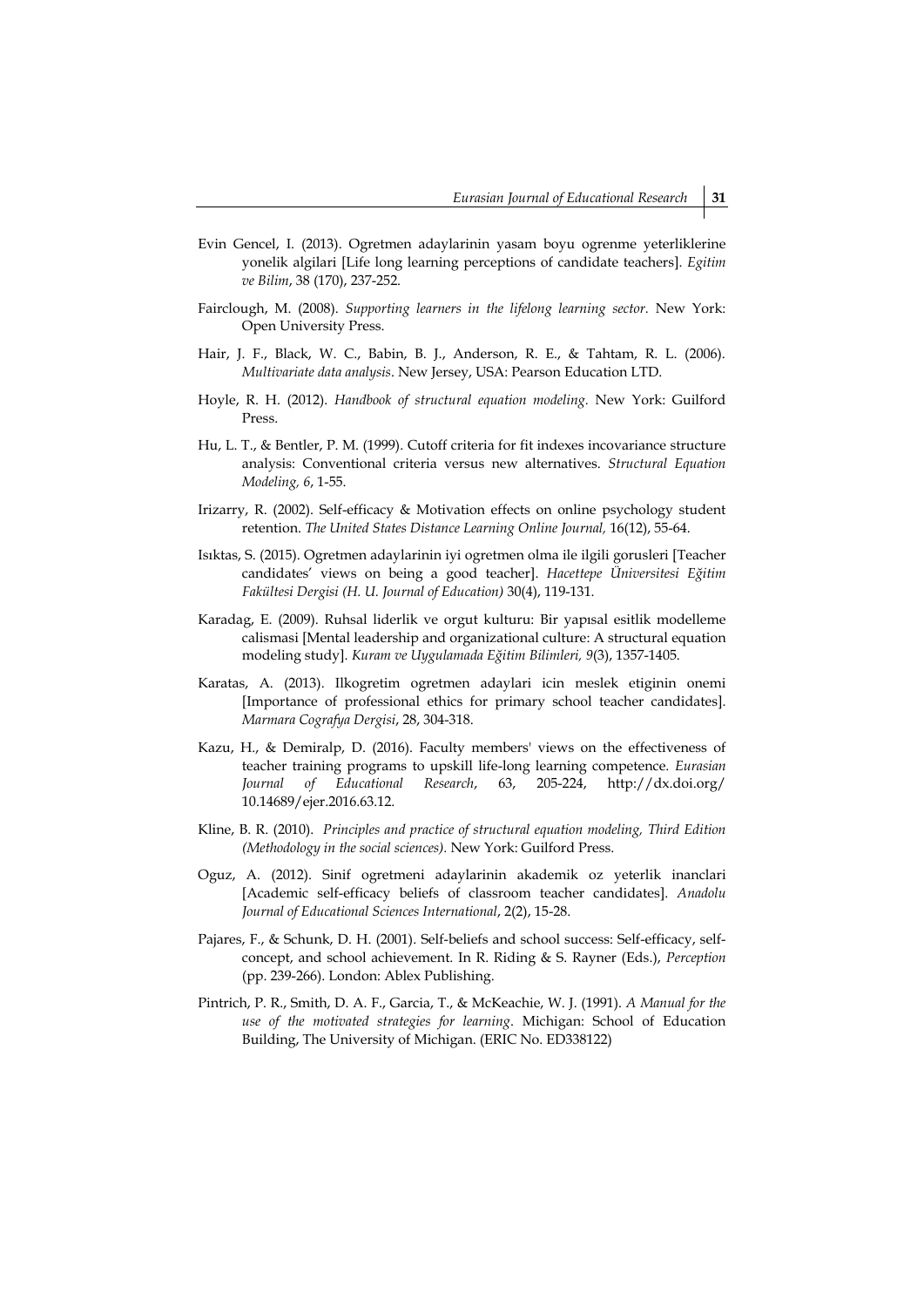Schwarzer, R. (1992). *Self-efficacy: Thought control of action.* New York: Taylor&Francis.

- Tschannen-Moran, M., & Hoy, A. W. (2001). Teacher efficacy: Capturing an elusive construct. *Teaching and Teacher Education, 17*(7), 783-805.
- Turkmen, M. (2011). *Oznel iyi olusun yapisi ve anababa tutumlari, ozsaygi ve sosyal destekle iliskisi: Bir model sinamasi* [*The structure of subjective well-being and its relationship to parenting style, self esteem and social support: A model test]*  Yayınlanmamış Doktora Tezi (Doctorate Thesis), Ankara Universitesi Egitim Bilimleri Enstitusu, Ankara.
- Wlodkowski, R. J. (2008*). Enhancing adult motivation to learn: A comprehensive guide for teaching all adults.* San Francisco: John Wiley&Sons.

# **Öğretmen Adaylarının Öz Yeterlik Algıları, Öğrenme Yönelimli Motivasyonları ve Yaşam Boyu Öğrenme Eğilimleri: Bir Modelleme Çalışması**

### **Atıf**:

Akyol, B. (2016). Teacher self-efficacy perceptions, learning oriented motivation, lifelong learning tendencies of candidate teachers: A modeling study. *Eurasian Journal of Educational Research*, 65, 19-34 10.14689/ejer.2016.65.02

# **Özet**

*Problem Durumu:* Yaşam boyu öğrenme tüm bireyler için önem taşısa da, özellikle öğretmen ve öğretmen adayları için de bir yaşam felsefesi haline getirilmesi gereken ve aynı zamanda öğrencilerine aşılamaları günümüz yaşam koşullarında zorunluluk halini almış bir kavramdır. Kişisel ve sosyal eğitimin yanında, yaşam boyu öğrenmenin iş temelli öğrenme ve formal eğitim sisteminin tüm öğeleri ile ilişkisi bulunmaktadır. Bu bilgilerden yola çıkarak, yaşam boyu öğrenme, bilgi ve yetenekleri teşvik etme, yenilikçi öğrenme fırsatlarını ortaya koyma ve öğrenmeyi bir yaşam unsuru haline getirme olarak tanımlanabilmektedir. Bu sebepten dolayı, yaşam boyu öğrenmeyi bir yaşam felsefesi haline getiren öğretmenler tarafından yetiştirilen öğrenciler toplumun da öğrenme temelli şekil almasına katkıda bulunacaktır. Aday öğretmenler açısından bakıldığında, yaşam boyu öğrenme becerilerinin yanında bazı diğer bireysel özellikler de mesleki yaşamları açısından önem taşımaktadır. Bunlar içerisinde yer alan mesleki öz yeterlik kavramı bireylerin mesleki açıdan kendilerinden beklenen görevleri yerine getirme sürecinde sahip oldukları ve hissettikleri yeterlik algısını ifade ederken, motivasyon ise bir görevi yerine getirmeye yönelik bireylerin hissettikleri fiziksel ve psikolojik hazır olma durumudur. Yaşam boyu öğrenme, mesleki öz yeterlik algısı ve motivasyon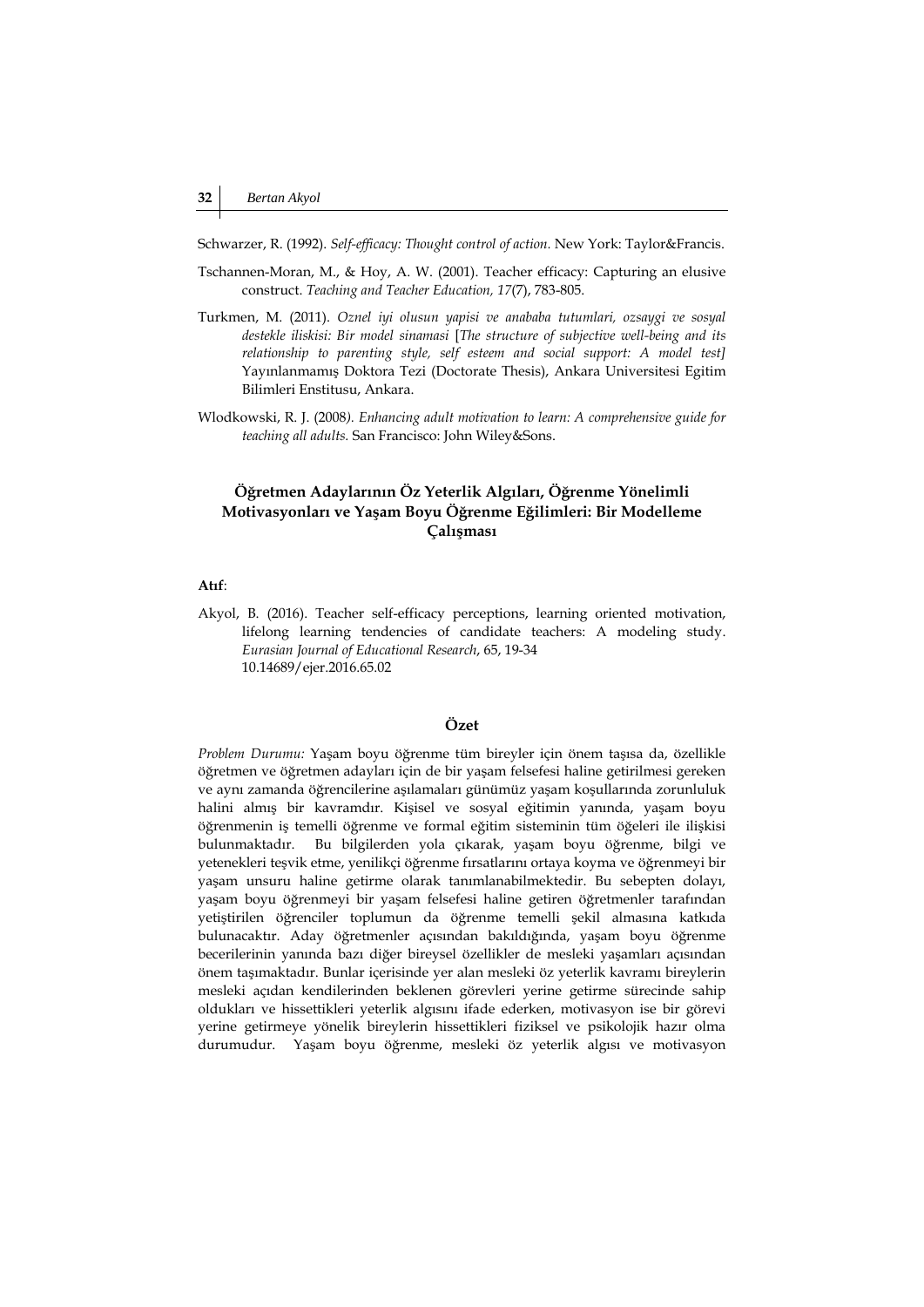kavramları birlikte değerlendirildiğinde, öğretmen adaylarının yaşam boyu öğrenme konusundaki hazır bulunuşları, ileride gerçekleştirecekleri öğretmenlik mesleğine ilişkin yeterlik tutumlarını ve mesleği icra etmeye yönelik motivasyonlarını olumlu yönde etkileyeceği söylenebilir.

*Araştırmanın Amacı:* Bu araştırmanın amacı, öğretmen adaylarının öğrenmeye yönelik motivasyonları ve mesleki öz yeterlik algıları arasındaki ilişkiyi ortaya koymak ve bu ilişkiyi yaşam boyu öğrenme eğilimi aracılığı ile açıklamaktır. Bu amaç çerçevesinde şu alt problemlere yanıt aranacaktır;

1. Öğretmen adaylarının öğrenmeye yönelik motivasyon, öğretmen öz yeterlik algı ve yaşam boyu öğrenme eğilimleri hangi düzeydedir?

2. Öğretmen adaylarının öğrenmeye yönelik motivasyon, öğretmen öz yeterlik algı ve yaşam boyu öğrenme eğilimleri arasında anlamlı bir ilişki var mıdır?

3. Aday öğretmenlerin öğrenmeye yönelik motivasyonları ve öğretmen öz yeterlik algıları arasında direk bir ilişki mi vardır veya bu ilişki yaşam boyu öğrenme aracı değişkeni ile midir?

*Araştırmanın Yöntemi:* İlişkisel tarama modelindeki bu araştırmada araştırmanın değişkenleri arasında ilişkiyi ortaya koymak için yapısal eşitlik modellemesi kullanılmıştır. Araştırmanın evrenini 2013-2104 eğitim öğretim yılında Çanakkale Onsekiz Mart Üniversitesi Eğitim Fakültesi'ne devam etmekte olan 4419 aday öğretmen oluşturmaktadır. Araştırmanın evrenini ise basit tesadüfi örnekleme ile belirlenen ve Bilgisayar ve Öğretim Teknolojileri Eğitimi, İngiliz Dili Eğitimi, Müzik Eğitimi, Sınıf Öğretmenliği ve Tarih Öğretmenliği bölümlerinde eğitimlerine devam eden 382 aday öğretmen oluşturmaktadır. Araştırmanın verilerini elde etmek için kullanılan ölçeklerden Öğrenme Yönelimli Motivasyon Ölçeği Pintrich, Smith, Garcia & Mckeachie (1991) tarafından geliştirilmiş ve Büyüköztürk, Akgün, Özkahveci & Demirel (2004) tarafından Türkçe 'ye uyarlanmış; Yaşam Boyu Öğrenme Eğilimi ölçeği Diker Coşkun (2009) tarafından geliştirişmiş; Öğretmen Öz Yeterlik Ölçeği ise Tschannen-Moran & Hoy (2001) tarafından geliştirilmiş ve Çapa Aydın, Çakıroğlu, & Sarıkaya (2005) tarafından Türkçe'ye uyarlanmıştır. Araştırmanın verileri SPSS 21.0 ve Amos 20.0 istatistik programları kullanılarak analiz edilmiştir. Öncelikli olarak araştırmanın teorik modellemesi ortaya konmuş; verilerin normal dağılım gösterip göstermediği ve değişkenlerin homojenliği test edilmiş, ve yapısal eşitlik modellemesi uygulanmıştır.

*Araştırmanın Bulguları:* Araştırmanın ilk problem cümlesi olan 'Öğretmen adaylarının öğrenmeye yönelik motivasyon, öğretmen öz yeterlik algı ve yaşam boyu öğrenme eğilimleri hangi düzeydedir?' sorusuna yanıtı olarak, öğretmen adaylarının öğrenme yönelimli motivasyon seviyelerinin (X =3.58), yaşam boyu öğren eğilimlerinin ( $X = 3.74$ ) ve öğretmen öz yeterlik algılarının ( $X = 3.91$ ) yüksek olduğu sonucuna ulaşılmıştır. Araştırmanın diğer problem cümlesi olan 'Öğretmen adaylarının öğrenmeye yönelik motivasyon, öğretmen öz yeterlik algı ve yaşam boyu öğrenme eğilimleri arasında anlamlı bir ilişki var mıdır?' sorusuna cevap vermek için yapılan analiz sonucunda ise öğretmen adaylarının öğrenme yönelimli motivasyon ve yaşam